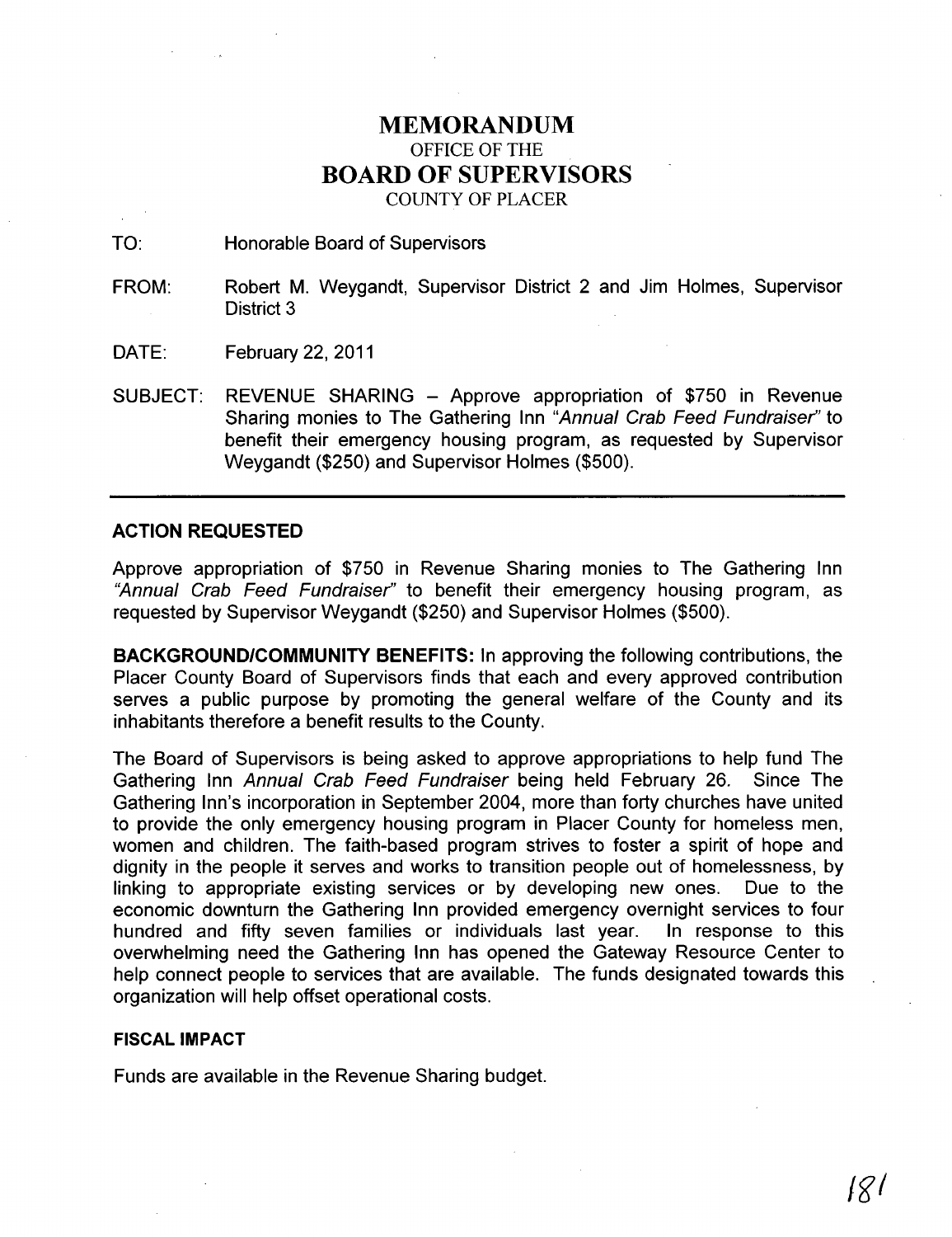

The Placer County Board of Supervisors has actively promoted revenue sharing funding as a means to provide financial support for local events, fundraising, programs, supplies, improvements, and equipment needed to help non-profit and community based organizations. In approving the revenue sharing contributions, the Placer County Board of Supervisors finds that each and every approved contribution serves a public purpose by promoting the general welfare of the County and its inhabitants therefore a benefit results to the County.

Please complete, print and sign the application and include it with your letter of request.

| Organization:           | $\infty$<br>THE GATHERING                                                                                    |                                        | Telephone: $(\varphi/\psi)$ | - 791 - 9335                         |  |
|-------------------------|--------------------------------------------------------------------------------------------------------------|----------------------------------------|-----------------------------|--------------------------------------|--|
| Address:                | <u>Berkeley Ave</u><br>$\partial_{O}$                                                                        |                                        | FAX:                        | (916)<br>$791 - 1916$                |  |
|                         | 95078<br><u>Roseville, CA</u>                                                                                |                                        | Email:                      | <u>Shirley@tine.gathesem.inn.com</u> |  |
| Website:                | Waite the gother of inn, com                                                                                 |                                        |                             |                                      |  |
|                         |                                                                                                              |                                        |                             |                                      |  |
|                         |                                                                                                              |                                        |                             |                                      |  |
|                         | Briefly describe the community benefit the organization, event, program or project provides: The Gastine ryc |                                        |                             |                                      |  |
|                         | <u>Moucher concrer ver overright suller for up to COO Winen, reen and</u>                                    |                                        |                             |                                      |  |
|                         | TOURLE KRAS                                                                                                  |                                        |                             |                                      |  |
|                         |                                                                                                              |                                        |                             |                                      |  |
|                         |                                                                                                              |                                        |                             |                                      |  |
|                         | Briefly describe how funding will be utilized by listing what items will be purchased:                       |                                        |                             |                                      |  |
| Gieneral                | Orichan                                                                                                      |                                        |                             |                                      |  |
|                         |                                                                                                              |                                        |                             |                                      |  |
|                         |                                                                                                              |                                        |                             |                                      |  |
|                         | Has this organization received Revenue Sharing Funds in the past?                                            |                                        | <b>[Ø1</b> Yes              | $[O]$ No                             |  |
|                         | If yes, specify year(s), event and amount:                                                                   |                                        |                             |                                      |  |
|                         | Nor sare what years and                                                                                      | <u>amounts</u> (2010-\$750)            |                             |                                      |  |
|                         |                                                                                                              |                                        |                             |                                      |  |
|                         | I swear under penalty of perjury that the information supplied herein is true and correct $\Box$             |                                        |                             |                                      |  |
|                         |                                                                                                              |                                        |                             |                                      |  |
| <b>APPLICANT'S NAME</b> |                                                                                                              | <b>APPLICANT'S SIGNATURE</b>           |                             | DATE                                 |  |
|                         |                                                                                                              |                                        |                             |                                      |  |
|                         |                                                                                                              | <b>Office Use Only</b> for the control |                             | 16번원 A                               |  |
|                         |                                                                                                              |                                        |                             |                                      |  |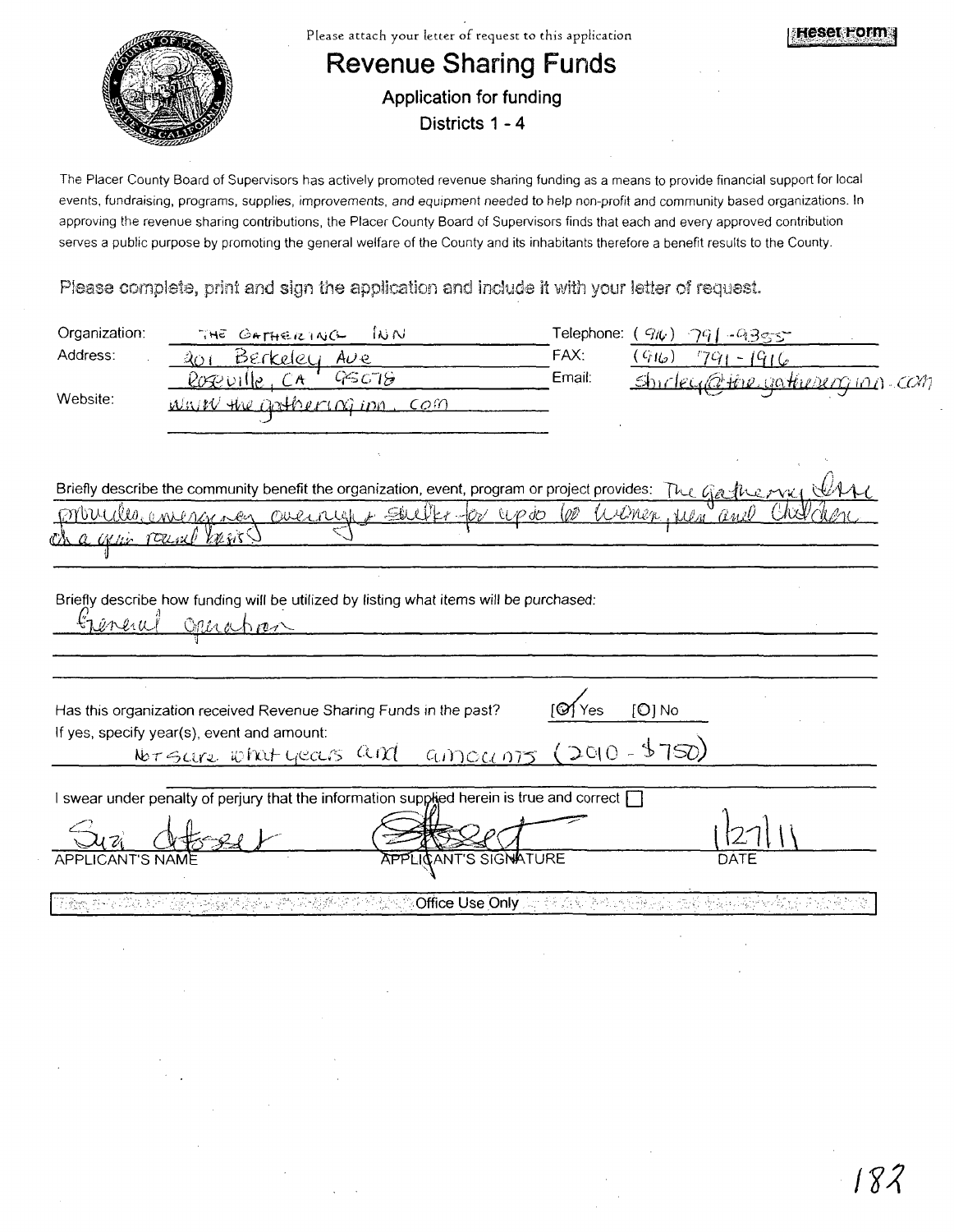

Physical: 201 Berkeley Ave., Roseville, CA 95678 | Mailing: P.O. Box 297, Roseville, CA 95678 ph. (916) 791-9355 | fax (916) 791-1916

Mr. James Holmes Supervisor Placer County

Jim,

I am writing this letter to inform you of the final numbers for last season. We provided emergency overnight services for 457 families or individuals, which accounted to 19,300 bed nights. A record number for our shelter! Over 70% of the people we served reported this was their first time being homeless. In response to this overwhelming need we have opened our Gateway Resource Center to help connect people to services that are available. We have computers for use, groups on various different self help topics and fellowship. We believe this new project will have a huge impact on those we are serving.

One fundraiser we are having to help The Gateway is a Crab Feed on Feb 26,2011 at Luther Resurrection in Granite Bay. Any funds the Board of Supervisors could contribute would be greatly appreciated.

Thanks for all your support, Jim.

Sincerely,

Suzi deFosset Executive Director